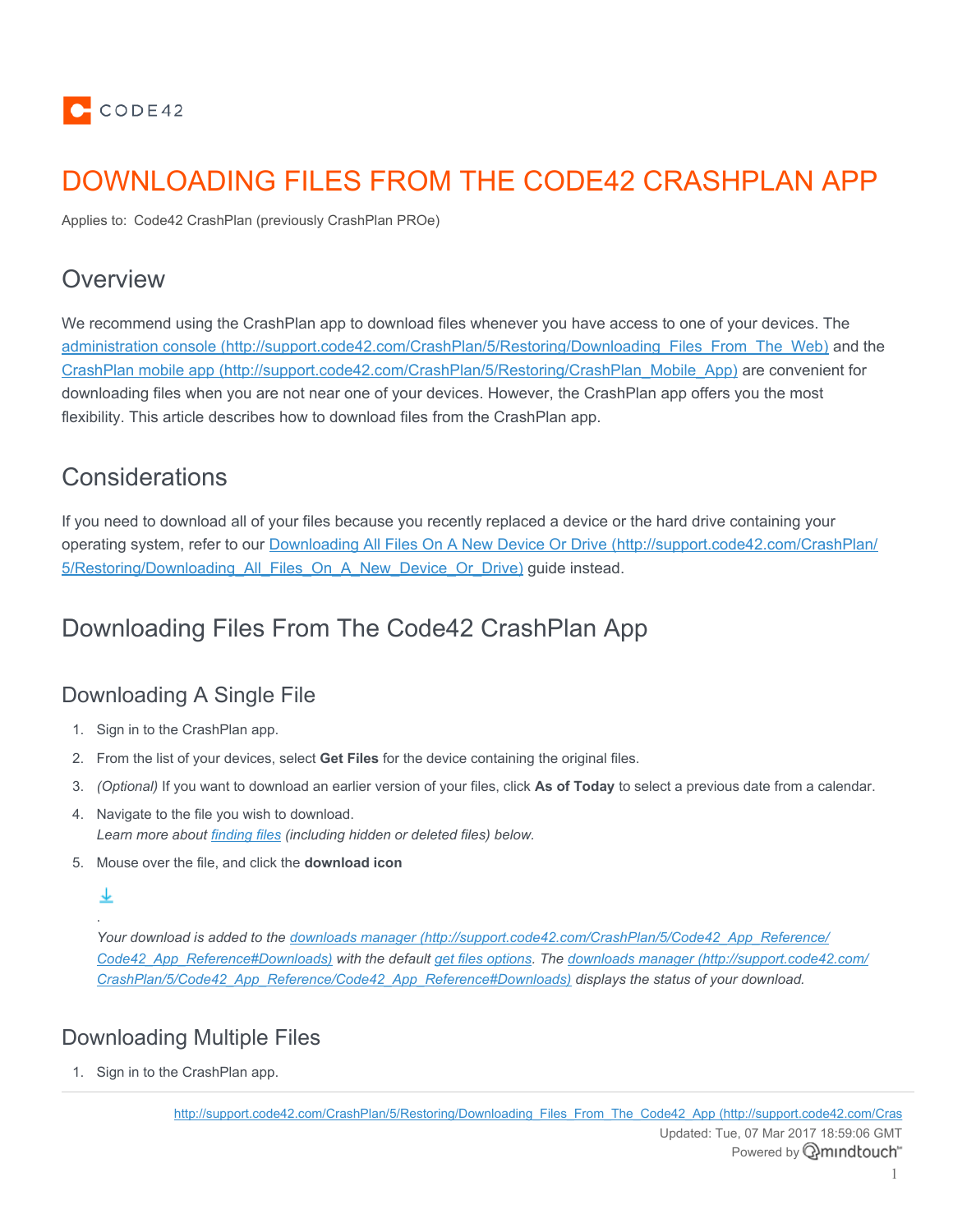- 2. From the list of your devices, select **Get Files** for the device containing the original files.
- 3. *(Optional)* If you want to download an earlier version of your files, click **As of Today** to select a previous date from a calendar.
- 4. Select the checkboxes for the folders and files you want to download. *Learn more about [finding files](#page-1-0) (including hidden or deleted files) below.*
- 5. Select **Get Files**.
	- *The Get Files Options window appears.*
- 6. Update the [get files](#page-4-0) options to specify the download location, naming guidelines, and permissions for your downloaded files.
- 7. Click **Go.**

*Your download is added to the downloads manager [\(http://support.code42.com/CrashPlan/5/Code42\\_App\\_Reference/](http://support.code42.com/CrashPlan/5/Code42_App_Reference/Code42_App_Reference#Downloads) [Code42\\_App\\_Reference#Downloads\).](http://support.code42.com/CrashPlan/5/Code42_App_Reference/Code42_App_Reference#Downloads) The downloads manager displays the status of your download.*

| $\bigcap$ Home                                    |              | Downloads<br>a.                  |
|---------------------------------------------------|--------------|----------------------------------|
| code42-mac<br>Get files from Default destination  |              | As Of Today <b></b>              |
|                                                   | $\Omega$     |                                  |
| $\vee$ Users $\gt$ code42 $\gt$ Documents<br>Name |              | Date Modified<br>Size            |
| ė<br>$\Box$<br>01 Project Acorn API.key           |              | 750 KB<br>5/14/15 9:42 AM        |
| $\Box$<br>02 C42 Roadmap.pptx<br>œ                | Φ<br>$\odot$ | 5/14/15 9:41 AM<br><b>115 KB</b> |
| A<br>$\Box$<br>03 ExecBrief.pdf                   |              | <b>58 KB</b><br>5/14/15 9:41 AM  |
| 04 M2 Design Deltas.xlsx<br>$\Box$<br>×           |              | 5/14/15 9:41 AM<br>41 KB         |
| Meeting Notes.rtf<br>۰                            | 348 Bytes    | 5/14/15 11:25 AM                 |
| Proposal                                          |              | 8/11/15 4:54 PM                  |
| Quarterly Report                                  |              | 8/11/15 4:54 PM                  |
| Screen Shot 2015-08-11 at 4.40.58 PM.png<br>A     |              | 8/11/15 4:57 PM 回                |
| Folders: 1 Files: 3 Total Size: 953 Bytes         |              | Done<br>Get Files                |

#### **Download Tips**

- It is safe to close the CrashPlan app while the files download in the background.
- If you are downloading a large amount of data, consider [optimizing your computer settings](http://support.code42.com/CrashPlan/5/Getting_Started/Optimizing_Energy_Settings) (http://support.code42.com/ [CrashPlan/5/Getting\\_Started/Optimizing\\_Energy\\_Settings\)](http://support.code42.com/CrashPlan/5/Getting_Started/Optimizing_Energy_Settings) to prevent disruptions.
- Alternatively, if you don't want to download all of the files at once, you can shut down or put your device to sleep and the download will resume where it left off when it is powered on again.

# <span id="page-1-0"></span>Finding Files To Download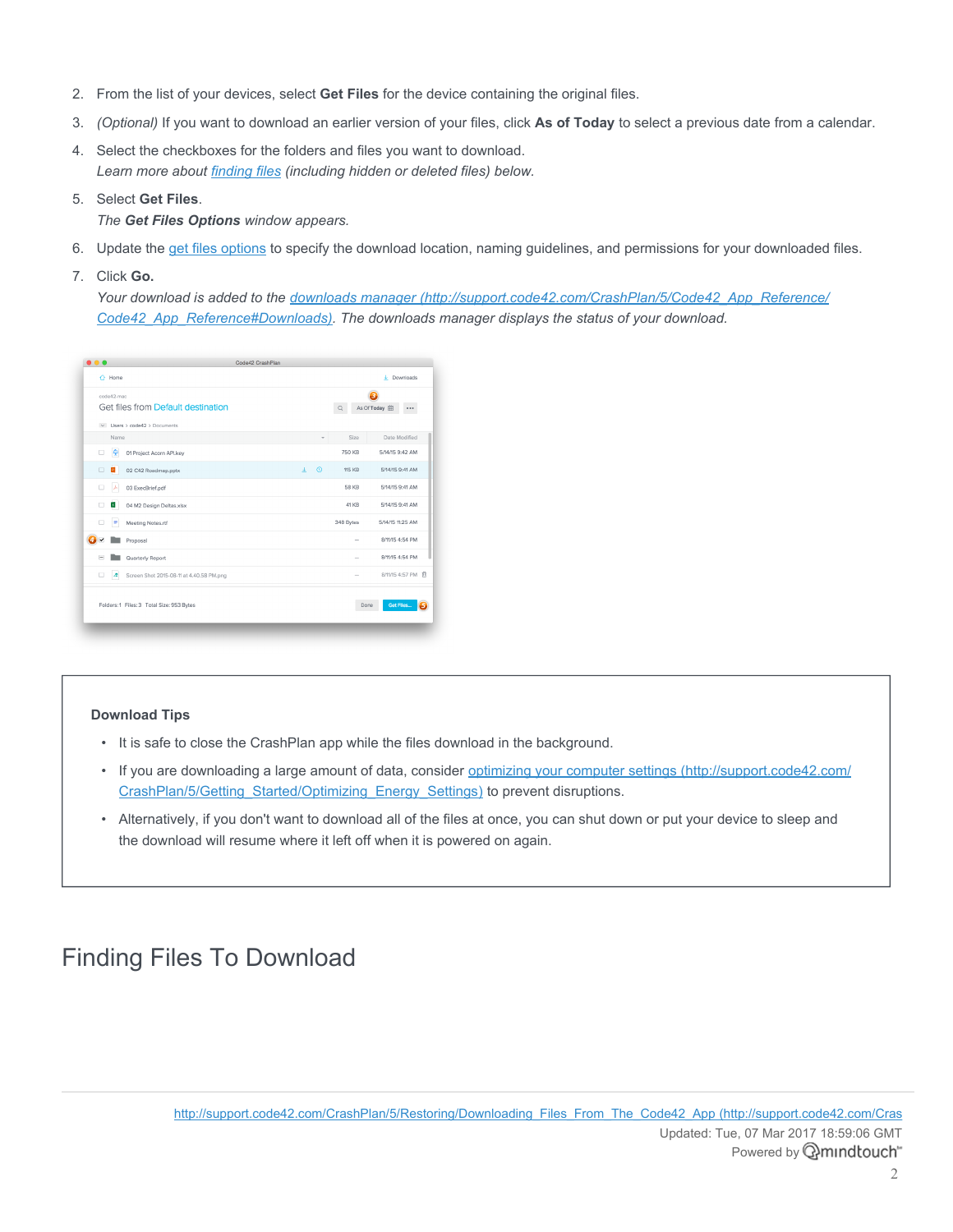## **Search**

To download a specific file, first search for it by providing all or part of the file name or extension. Click the **search icon** and enter your search term.

| $\bigcap$ Home                                |               | Downloads<br>÷.           |
|-----------------------------------------------|---------------|---------------------------|
| Miguel's Macbook                              |               |                           |
| Q campaign                                    | ∞             | As Of Today 自<br>$\cdots$ |
| 1 result found                                |               |                           |
| Name                                          | Size          | Date Modified             |
| $\checkmark$<br>Winter Campaign-Ad 1.mp4<br>Ħ | <b>128 MB</b> | 12/19/14 3:13 PM          |

| <b>Search Rule</b>                                                                                                                        | <b>Example</b>      | <b>Results</b>                                |
|-------------------------------------------------------------------------------------------------------------------------------------------|---------------------|-----------------------------------------------|
| Search for any part of a file name                                                                                                        | win                 | winter.txt, winters.txt, winner.txt           |
| Searches are not case-sensitive                                                                                                           | Winter.txt          | winter.txt                                    |
| Spaces are treated the same as any<br>other character                                                                                     | winter c<br>winte c | Winter Campaign-Ad 1.mp4<br>(0 results found) |
| Question mark (?) is a placeholder<br>for one character<br>CrashPlan app version 5.3.x and<br>later only                                  | winter?.txt         | winters.txt                                   |
| Asterisk (*) is a placeholder for any<br>number of characters, including no<br>character<br>CrashPlan app version 5.3.x and later<br>only | win*.txt            | winter.txt, winters.txt, winner.txt           |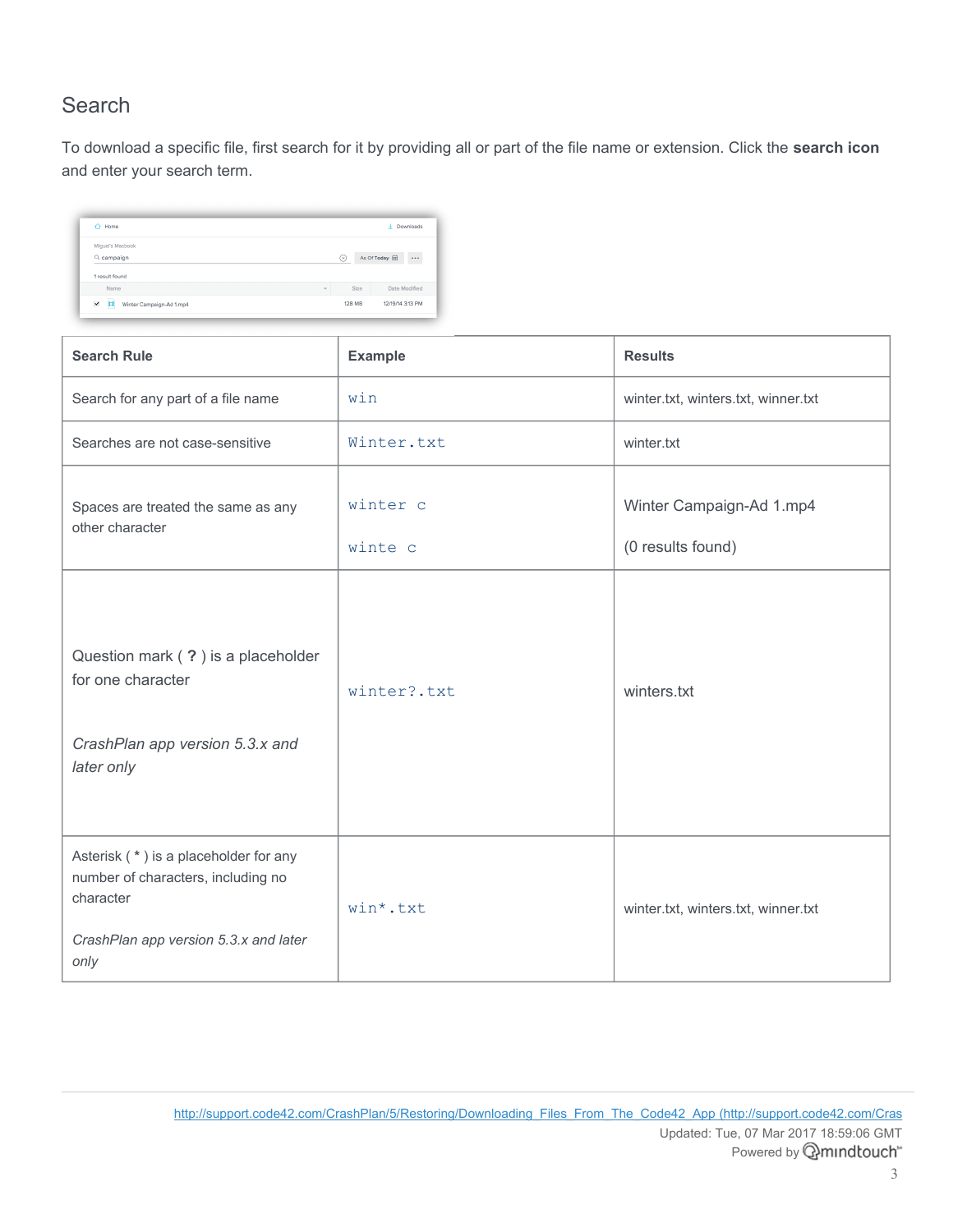#### **Toggle Between Searching And Browsing**

You can click a folder within your search results to resume browsing. To return to your search results, click the search icon. Your search term is retained until you clear the term, close the search bar, or exit the **Get Files** view. Files selected for download remain selected when toggling between search and browse.

## Deleted Files

CrashPlan stores deleted files based on your version retention settings [\(http://support.code42.com/CrashPlan/5/](http://support.code42.com/CrashPlan/5/Configuring/Specifying_Version_Settings) Configuring/Specifying Version Settings). To display or search for deleted files:

- 1. From **Home**, select **Get Files**.
- 2. Click the **options menu**.
- 3. Choose **Include deleted files**.
- 4. Select the files you want to download, and click **Get Files.**

| $\bigcap$ Home    |                                        | Q Search              | $\downarrow$<br>Downloads |
|-------------------|----------------------------------------|-----------------------|---------------------------|
| Jose's Machook    | Get files from Default destination     |                       | As Of Today <b>前</b>      |
|                   | V Jose > Documents > Q1 Project        | Include deleted files |                           |
| Name              |                                        | Show hidden files     |                           |
| Π<br>P            | 2015 Company Kickoff.pptx              | 3 MR                  | 1/09/15 10:29 AM          |
| ×<br>Π            | Branding Guidance.xlsx                 | <b>11 KB</b>          | 7/30/15 10:53 AM          |
| w<br>$\Box$       | Executive brief.docx                   | 209 KB                | 5/27/15 10:50 AM          |
| Ω<br>п            | Marketing.png                          | 95 KB                 | 8/04/15 4:15 PM           |
| $\checkmark$      | New members.pptx                       | 0 Bytes               | 尙<br>8/05/15 10:45 AM     |
|                   | Newsletter.pdf                         | 3 MB                  | 7/03/14 10:21 AM<br>甸     |
| $\mathbf{a}$<br>п | Old logo designs .png                  | 0 Bytes               | 8/05/15 10:45 AM          |
|                   | Folders: 3 Files: 4 Total Size: 103 MB |                       | <b>Get Files</b><br>Done  |

After you enable **Include deleted files**, your deleted files appear in the file browser and can be downloaded. You may also search for deleted files by entering a term in the search bar.

## Previous File Version

To browse all of the file versions backed up for a particular file, mouse over the file in the **Get Files** view and click the **versions icon**

### ⊕

. All versions of the file backed up prior to the selected **As Of** date display.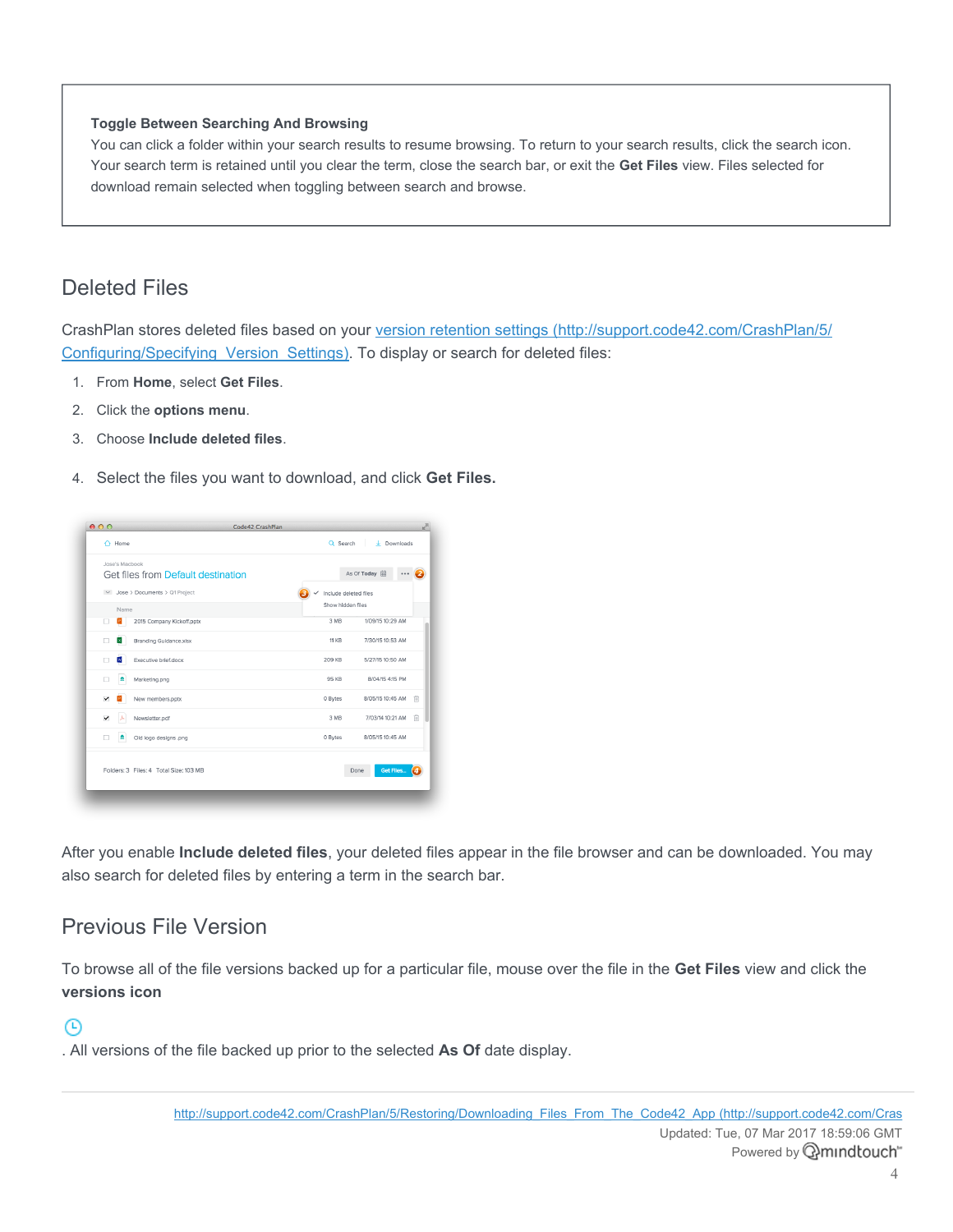| $\bigcirc$ Home                               |                          | $\downarrow$ Downloads |
|-----------------------------------------------|--------------------------|------------------------|
| code42-mac<br>Get files from Code42 Cloud     | As Of Today <b></b><br>Q |                        |
| v code42 > Documents > Meeting Notes.rtf      |                          |                        |
| Date Modified                                 | Size                     | Last Backed Up +       |
| $\bigcirc$<br>٠<br>8/31/15 10:50 AM - Current | 381 Bytes                | 8/31/15 10:50 AM       |
| ٠<br>8/31/15 10:46 AM<br>O                    | 363 Bytes                | 8/31/15 10:46 AM       |
| $\odot$<br>5/14/15 11:25 AM<br>ь              | 348 Bytes                | 8/27/15 3:25 PM        |
|                                               |                          |                        |
| Folders: 0 Files: 1 Total Size: 348 Bytes     | Done                     | Get Files              |

To download a previous version, you can either:

• Mouse over the version and click the **download icon**

### ↓

to add the file to the downloads manager.

• Select the radio button for the version. Then, either browse back to the folder containing the file to select additional files, or click **Get Files** to view options for downloading the file.

### Hidden Files

Some temporary and system files are hidden in the **Get Files** view because you do not typically need to interact with these files. Hidden files and locations do not appear in the file selection list by default. To view hidden files:

1. Choose the **options menu**



.

2. Select **Show hidden files** to view hidden files.

# <span id="page-4-0"></span>Get Files Options

CrashPlan suggests default settings for downloading your files. You can change these settings before downloading your files.

#### **Customize Options For Get Files**

If you modify the default settings, CrashPlan will use the modified settings until you either exit the **Get Files** view or close the CrashPlan app. However, when you use the download icon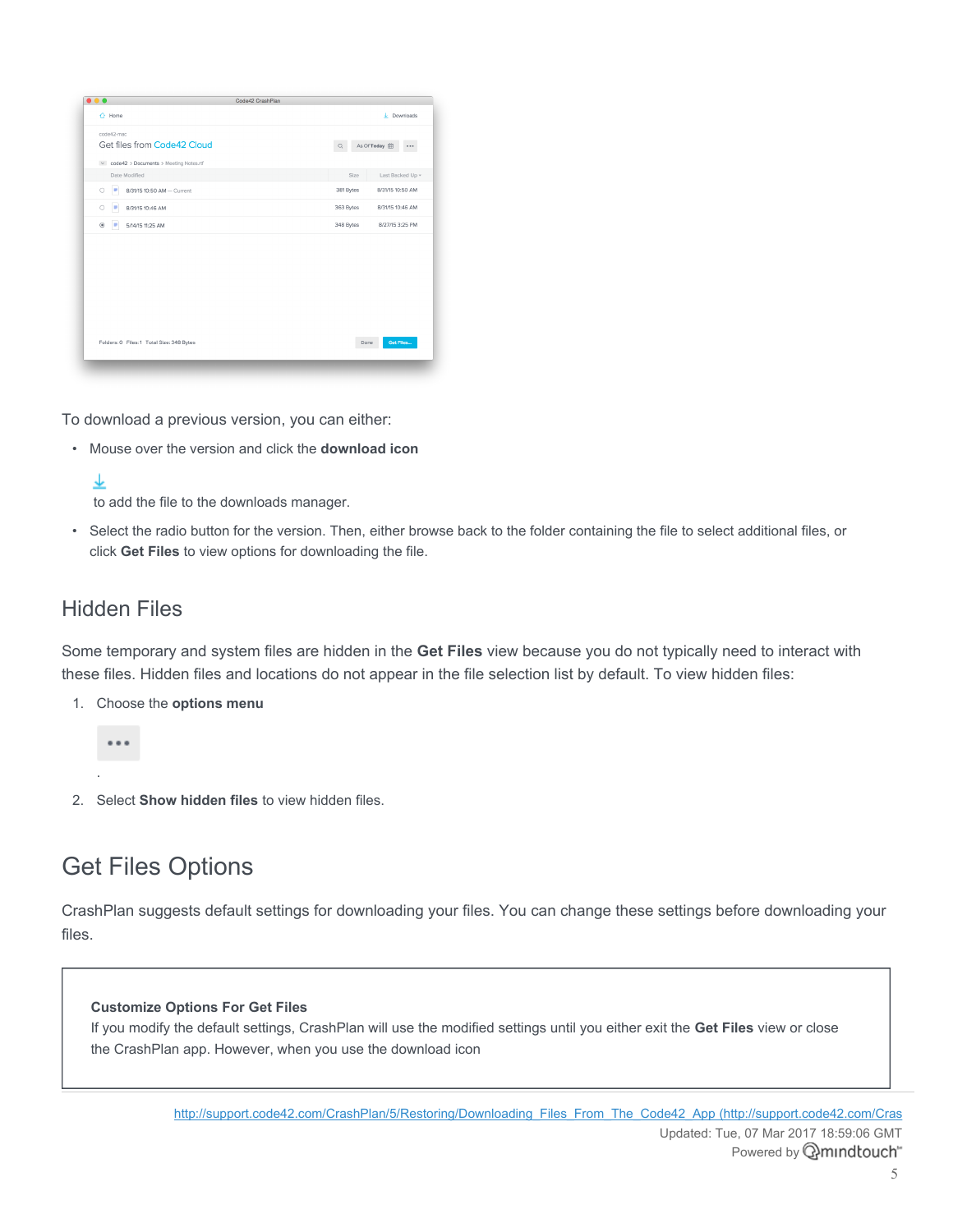业 to download a single file, CrashPlan will always use the default Get Files options.

| $\bullet\bullet\bullet$                                      | Code42 CrashPlan                          |                                             |
|--------------------------------------------------------------|-------------------------------------------|---------------------------------------------|
| $\bigcirc$ Home                                              |                                           | $\perp$ Downloads                           |
| code42-mad                                                   |                                           |                                             |
| Get file                                                     | Get Files Options                         | $\sim$ $\sim$ $\sim$                        |
| $\vee$ Users                                                 |                                           |                                             |
| Name<br>口 皇                                                  | Save selected files to:                   | te Modified<br>Downloads<br>v<br>15 9:42 AM |
| 口口                                                           | If file already exists:                   | /15 9:41 AM<br>Rename<br>$\checkmark$       |
| ロー시                                                          | Permissions                               | /15 9:41 AM                                 |
| 口目                                                           |                                           | Current<br>$\checkmark$<br>/15 9:41 AM      |
| $\begin{array}{ccc} \square & \square & \square \end{array}$ |                                           | 15 8:49 AM<br>Cancel<br>Go.                 |
| M III                                                        |                                           | 15 8:52 AM                                  |
| <b>The State</b><br>$\Box$                                   | Quarterly report                          | 8/19/15 8:49 AM<br>$\sim$                   |
|                                                              |                                           |                                             |
|                                                              | Folders: 0 Files: 1 Total Size: 371 Bytes | Get Files<br>Done                           |
|                                                              |                                           |                                             |

## Save Selected Files To

By default, CrashPlan downloads files to your device's Downloads folder. To change the download location, select **Downloads.**

Choose one of the following download locations:

- Desktop
- Original location

*In version 5.1 and later, original location is disabled if you are downloading files to a different operating system than the original device.*

• Other (opens a file browser for selecting a folder on your device)

### **Original Location No Longer Exists**

If you download files to their original location, but that location no longer exists, CrashPlan recreates the folders used by the original location.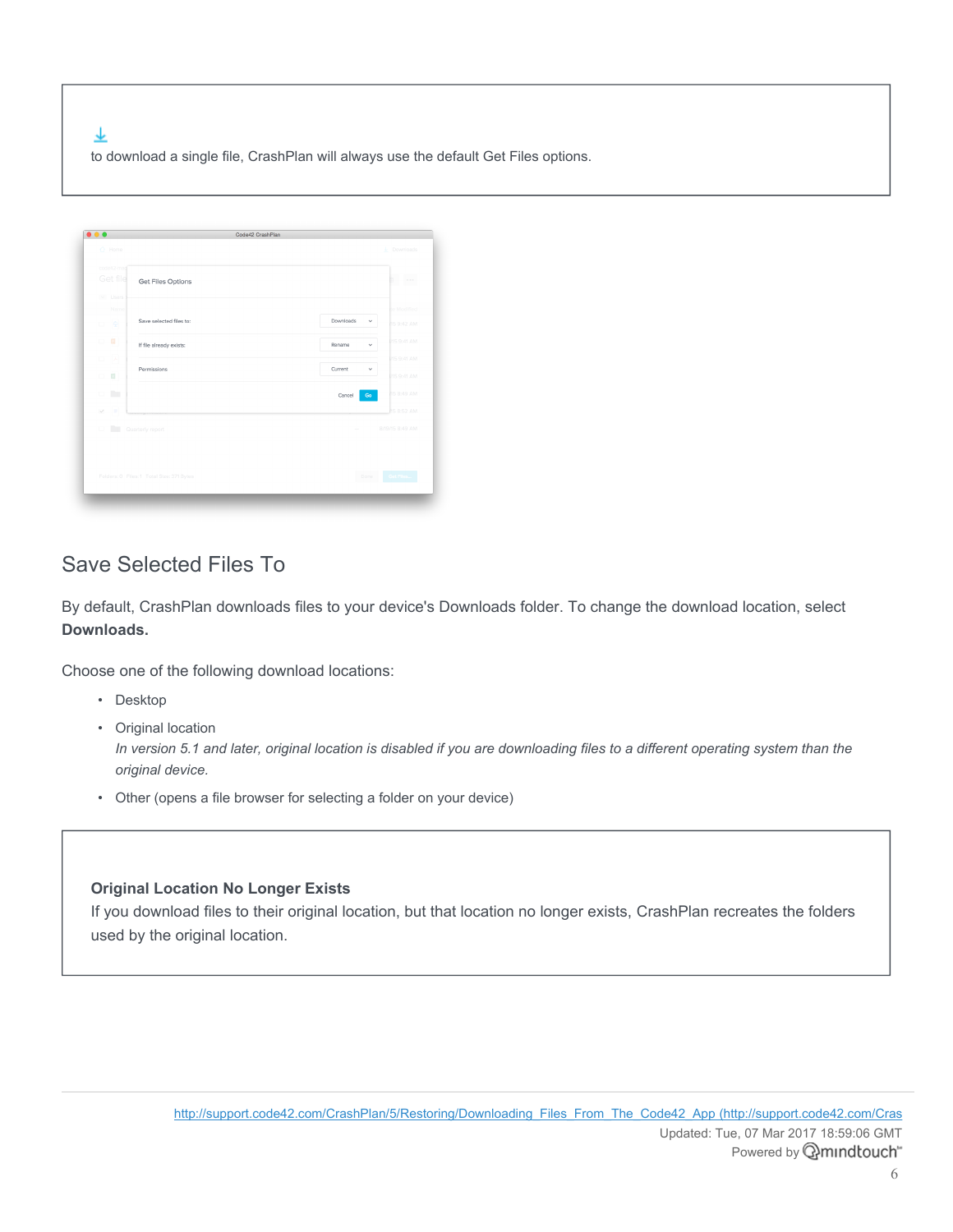For example, suppose you back up the folder C:\Users\Jim\Documents. Later, you replace your device and use a different username. Your new **Documents** folder is located at C:\Users\James\Documents. If you download your **Documents** folder to the original location, CrashPlan creates a folder labeled **Jim** under the C:\Users directory and downloads the **Documents** folder there. In this scenario, you probably don't want to download files to their original location.

## If File Already Exists

If a file is downloaded to a location that already contains a file with the same name, CrashPlan defaults to renaming the original file with the prefix original1. Choose how CrashPlan handles matching file names by clicking **Rename:**

- **Overwrite:** If a duplicate name is detected, CrashPlan replaces the existing file with the downloaded file.
- **Rename:** If a duplicate name is detected, CrashPlan renames the existing file with the prefix original1.

### **Rename Your Files**

If you aren't sure whether you want to rename or replace, choose the **rename** option. You can always delete duplicate files later.

### Permissions

In most cases, we recommend downloading files with current permissions. That way, even if the file was originally backed up on a different device, you can still access the file on your current device. However, if necessary, you can download files with the original permissions.

To download files with the original permissions, click **Current** and select **Original**.

# Downloading Files To A Different Operating System

These considerations apply if you are, for example, moving from a Windows device to an OS X device.

- Download your files to a specific location rather than the original location because the device you are downloading to has a different file-system structure than the original device.
- In CrashPlan app version 5.1 and later, the option to save selected files to Original Location is automatically disabled when downloading files from a different operating system.
- Some file metadata may be lost when downloading files to a different operating system. To preserve all file metadata, download to a device with the same operating system as the original.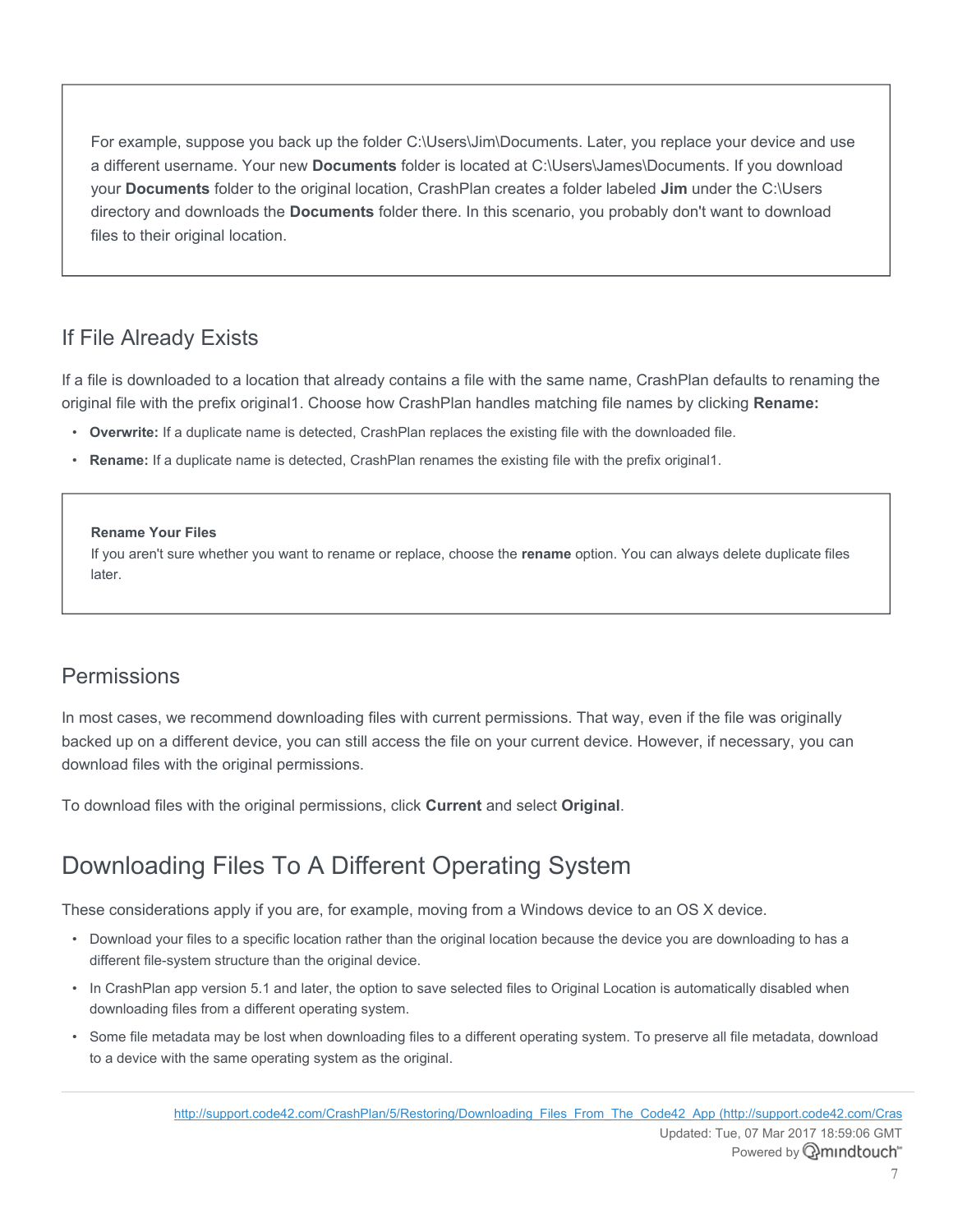• Filenames containing characters that are illegal on the operating system you download to cannot be downloaded to that device. Download those files to a device of the same operating system or use the [administration console to download those files](http://support.code42.com/CrashPlan/5/Restoring/Downloading_Files_From_The_Web) [\(http://support.code42.com/CrashPlan/5/Restoring/Downloading\\_Files\\_From\\_The\\_Web\)](http://support.code42.com/CrashPlan/5/Restoring/Downloading_Files_From_The_Web).

#### **Downloading OS X Files To A Windows Device**

If you plan to download OS X files to a Windows device, we recommend using the more restrictive [Windows naming rules](https://msdn.microsoft.com/en-us/library/aa365247.aspx) [\(https://msdn.microsoft.com/en-us/library/aa365247.aspx\)](https://msdn.microsoft.com/en-us/library/aa365247.aspx) with your OS X files to prevent any potential problems.

# Downloading An External Hard Drive

If you are downloading files that were originally stored on an external hard drive, and that hard drive is not currently connected to the source device, CrashPlan treats the files as missing. To download:

- If you are replacing the original drive (due to failure or another loss), see our guide to Downloading [Files After Replacing A Drive](http://support.code42.com/CrashPlan/5/Restoring/Downloading_Files_After_Replacing_A_Drive) [\(http://support.code42.com/CrashPlan/5/Restoring/Downloading\\_Files\\_After\\_Replacing\\_A\\_Drive\)](http://support.code42.com/CrashPlan/5/Restoring/Downloading_Files_After_Replacing_A_Drive).
- If you are not replacing the drive, but it is not currently available (or you don't want to connect it because you are only downloading a few files), you can select **Show deleted files** to download the files.

## Download Order

When downloading files, CrashPlan starts with the parent folder you selected followed by all of the folders and files inside it. For example, if you select Folder 1 and Folder 2 for download, and those folders look like this in your file browser:

- Folder 1
	- Folder 1.1
	- Folder 1.2
- Folder 2

CrashPlan will download the files and folders in this order:

- Folder 1 and its contents
- Folder 1.1 and its contents
- Folder 1.2 and its contents
- Folder 2 and its contents